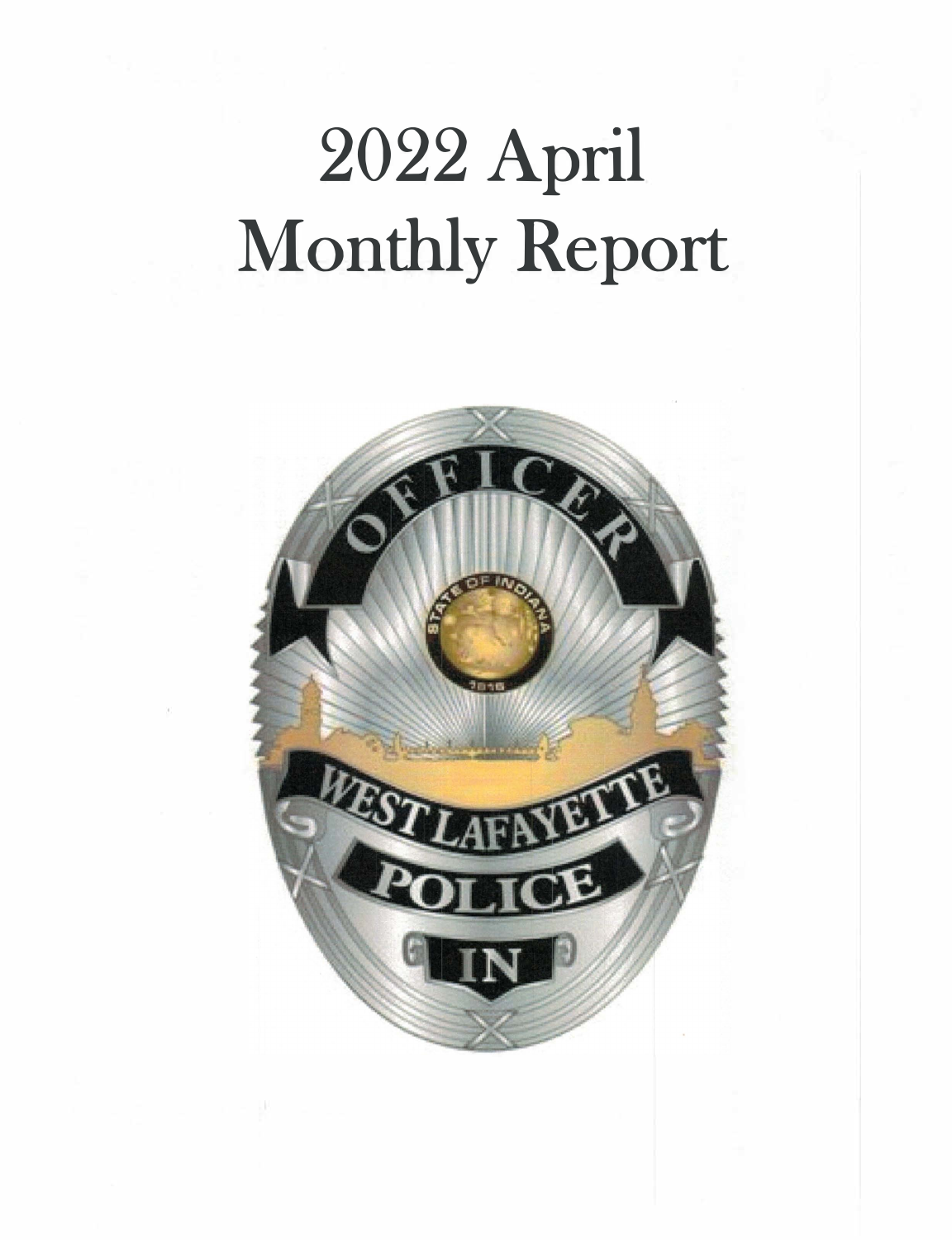

## **Type Total Report** Print Date: 02-May-22 Print Date: 02-May-22

Print Time: User Name: vdenson

Incidents Created From: 01-Apr-22 00:00:00 To: 30-Apr-22 23:59:59; Unit Org: Tippecanoe.WL.Law.WLPD; Unit(s): All; Source: All; Community: All

| <b>Unit Org</b> | <b>Event</b>  | <b>Event Description</b>    | <b>Type Count</b> |
|-----------------|---------------|-----------------------------|-------------------|
| <b>WLPD</b>     | <b>FIR</b>    | FIRE CALL MISC              | 2                 |
| <b>WLPD</b>     | <b>FIRALM</b> | <b>FIRE ALARM</b>           | 3                 |
| <b>WLPD</b>     | <b>FIRBLD</b> | FIRE BUILDING/ STRUCTURE    |                   |
| <b>WLPD</b>     | <b>FIREWK</b> | <b>FIREWORKS</b>            | $\overline{2}$    |
| <b>WLPD</b>     | <b>FIRVEH</b> | <b>VEHICLE FIRE</b>         | $\overline{a}$    |
| <b>WLPD</b>     | <b>FLGDWN</b> | <b>FLAG DOWN</b>            | $\overline{2}$    |
| <b>WLPD</b>     | <b>FOLLUP</b> | <b>FOLLOW UP</b>            | 82                |
| <b>WLPD</b>     | <b>FOPROP</b> | <b>FOUND PROPERTY</b>       | 14                |
| <b>WLPD</b>     | <b>FOUNDC</b> | <b>FOUND CHILD</b>          | $\mathbf{1}$      |
| <b>WLPD</b>     | <b>FRAUD</b>  | FRAUD/SCAM/COUNTERFEIT      | 10                |
| <b>WLPD</b>     | <b>GRAFFI</b> | <b>GRAFFITI</b>             | 6                 |
| <b>WLPD</b>     | <b>HARASS</b> | <b>HARASSMENT</b>           | 5                 |
| <b>WLPD</b>     | <b>HARPHO</b> | HARASSMENT (PHONE/INTERNET) | 3                 |
| <b>WLPD</b>     | <b>INDEXP</b> | <b>INDECENT EXPOSURE</b>    |                   |
| <b>WLPD</b>     | <b>JUVPRO</b> | <b>JUVENILE PROBLEM</b>     | 10                |
| <b>WLPD</b>     | K9            | <b>K9 DETAIL</b>            | 10                |
| <b>WLPD</b>     | LOSTPR        | <b>LOST PROPERTY</b>        | 6                 |
| <b>WLPD</b>     | <b>MANKNV</b> | <b>MAN WITH KNIFE</b>       | $\overline{2}$    |
| <b>WLPD</b>     | <b>MEDPRO</b> | <b>MEDICAL PROBLEM</b>      | 45                |
| <b>WLPD</b>     | <b>MENTAL</b> | <b>MENTAL PROBLEM</b>       | 4                 |
| <b>WLPD</b>     | <b>MISC</b>   | <b>MISCELLANEOUS</b>        | 10                |
| <b>WLPD</b>     | NO TOW        | NO TOW                      |                   |
| <b>WLPD</b>     | <b>NOISE</b>  | <b>NOISE COMPLAINTS</b>     | 64                |
| <b>WLPD</b>     | <b>OPENDR</b> | OPEN DOOR                   | $\overline{2}$    |
| <b>WLPD</b>     | <b>OPNBRN</b> | <b>OPEN BURN</b>            |                   |
| <b>WLPD</b>     | <b>ORD</b>    | ORDINANCE VIOLATIONS        | 9                 |
| <b>WLPD</b>     | <b>OVERDS</b> | <b>OVERDOSE</b>             |                   |
| <b>WLPD</b>     | <b>PAPER</b>  | PAPERWORK DETAILS/COURTWORK | 5                 |
| <b>WLPD</b>     | <b>PARKIN</b> | <b>PARKING PROBLEM</b>      | 30                |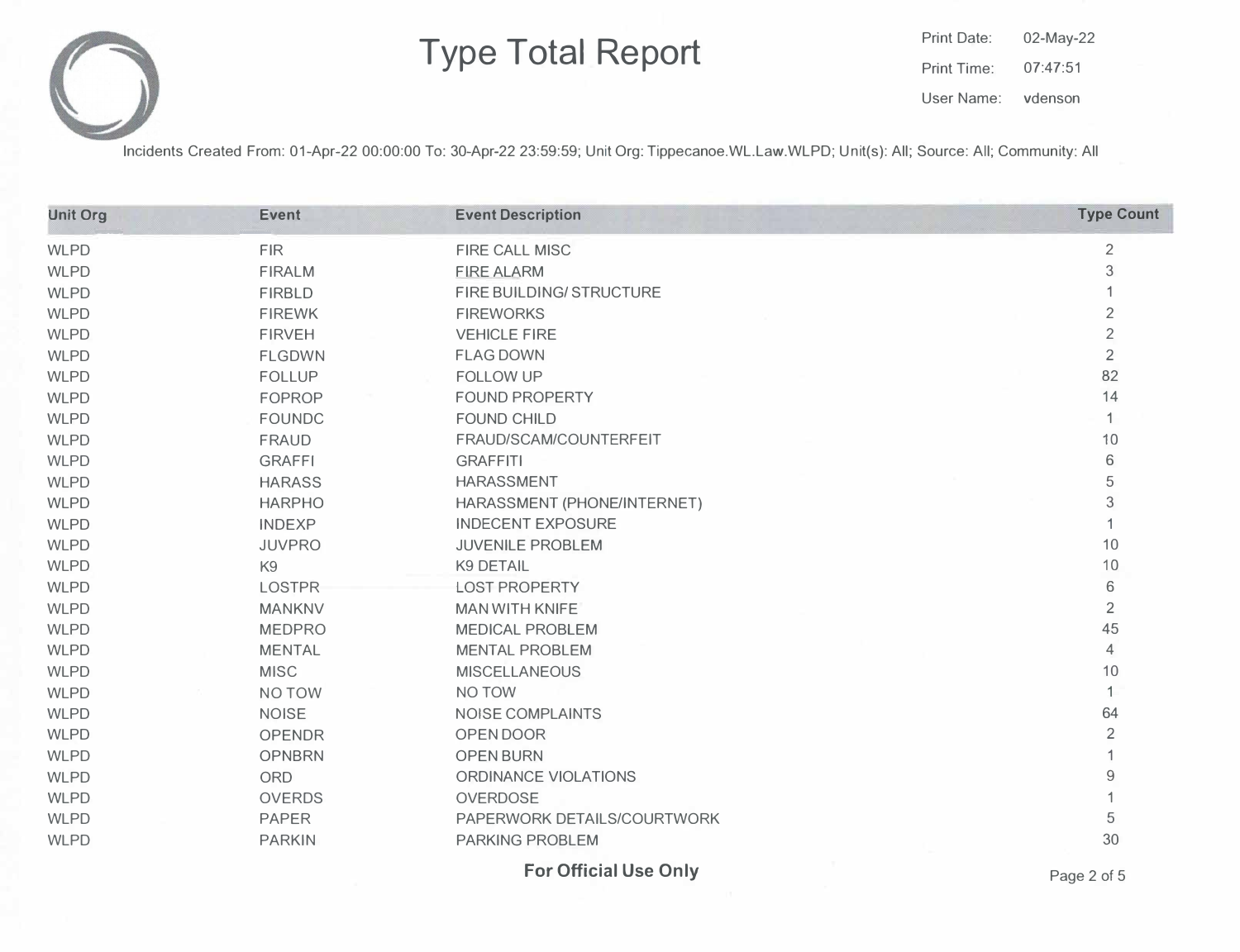

#### **Type Total Report** Print Date:

Print Time: 02-May-22 07:47:51 User Name: vdenson

Incidents Created From: 01-Apr-22 00:00:00 To: 30-Apr-22 23:59:59; Unit Org: Tippecanoe.WL.Law.WLPD; Unit(s): All; Source: All; Community: All

| <b>Unit Org</b> | <b>Event</b>  | <b>Event Description</b>           | <b>Type Count</b> |
|-----------------|---------------|------------------------------------|-------------------|
| <b>WLPD</b>     | <b>PARTY</b>  | <b>PARTY</b>                       | 4                 |
| <b>WLPD</b>     | <b>PROTEC</b> | PO/RESTRAINING ORDER VIOLATION     | $\overline{2}$    |
| <b>WLPD</b>     | <b>PUBINT</b> | PUBLIC INTOX                       | $\overline{2}$    |
| <b>WLPD</b>     | <b>RECDRV</b> | <b>RECKLESS DRIVER/TRAFFIC</b>     | 31                |
| <b>WLPD</b>     | <b>REGCHK</b> | <b>SEX OFFENDER REGISTRY CHECK</b> | 4                 |
| <b>WLPD</b>     | <b>REPO</b>   | <b>REPO</b>                        | 5                 |
| <b>WLPD</b>     | <b>RESIDE</b> | <b>RESIDENTIAL ENTRY</b>           | $\overline{2}$    |
| <b>WLPD</b>     | <b>RESIST</b> | RESISTING LAW ENFORCEMENT          |                   |
| <b>WLPD</b>     | <b>ROADRA</b> | <b>ROAD RAGE</b>                   |                   |
| <b>WLPD</b>     | <b>RUNAWY</b> | <b>RUNAWAY</b>                     | 3                 |
| <b>WLPD</b>     | <b>SCHGRD</b> | <b>SCHOOL GUARD DUTY</b>           | 8                 |
| <b>WLPD</b>     | <b>SEXOFF</b> | <b>SEX OFFENSE</b>                 | 3                 |
| <b>WLPD</b>     | <b>SLIDEO</b> | <b>VEHICLE SLIDE OFF</b>           |                   |
| <b>WLPD</b>     | <b>SOLIC</b>  | SOLICITING / PANHANDLING           |                   |
| <b>WLPD</b>     | <b>SPKSUB</b> | <b>SPEAK TO SUBJECT</b>            | 55                |
| <b>WLPD</b>     | <b>STAND</b>  | <b>STAND BY DETAIL</b>             | 8                 |
| <b>WLPD</b>     | <b>SUICID</b> | SUICIDE/ SUICIDAL SUBJECT          | 10                |
| <b>WLPD</b>     | <b>SUSINC</b> | <b>SUSPICIOUS INCIDENT</b>         | 40                |
| <b>WLPD</b>     | <b>SUSPER</b> | <b>SUSPICIOUS PERSON</b>           | 36                |
| <b>WLPD</b>     | <b>SUSVEH</b> | <b>SUSPICIOUS VEHICLE</b>          | 41                |
| <b>WLPD</b>     | <b>TEST</b>   | <b>TEST CALL</b>                   | $\overline{7}$    |
| <b>WLPD</b>     | <b>TFTBIK</b> | THEFT OF A BIKE                    | 10                |
| <b>WLPD</b>     | <b>TFTPRO</b> | THEFT OF PROPERTY                  | 30                |
| <b>WLPD</b>     | <b>TFTSHP</b> | THEFT/BY SHOPLIFTING               | 8                 |
| <b>WLPD</b>     | <b>TFTVEH</b> | THEFT FROM VEHICLE                 | $\overline{7}$    |
| <b>WLPD</b>     | <b>THREAT</b> | <b>THREATS</b>                     | 6                 |
| <b>WLPD</b>     | <b>TOWPVT</b> | <b>TOW/PRIVATE PROPERTY</b>        | 140               |
| <b>WLPD</b>     | <b>TRAINI</b> | <b>TRAINING</b>                    | 3                 |
| <b>WLPD</b>     | <b>TRANSP</b> | <b>TRANSPORT</b>                   | 4                 |

**For Official Use Only Page 3 of 5**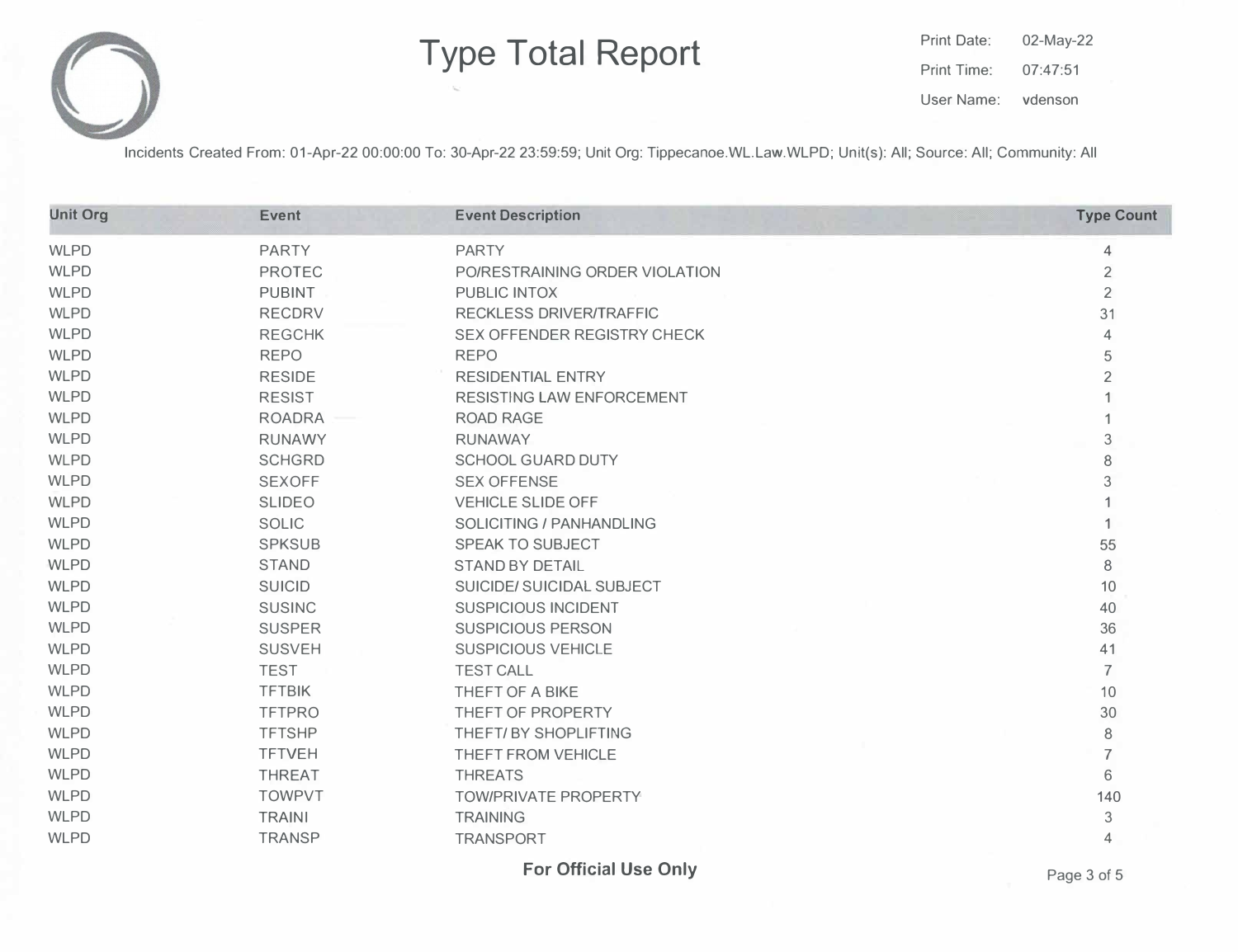

#### **Type Total Report** Print Date:

Print Time: 02-May-22 07:47:51 User Name: vdenson

Incidents Created From: 01-Apr-22 00:00:00 To: 30-Apr-22 23:59:59; Unit Org: Tippecanoe.WL.Law.WLPD; Unit(s): All; Source: All; Community: All

| <b>Unit Org</b> | <b>Event</b>  | <b>Event Description</b>             | <b>Type Count</b> |
|-----------------|---------------|--------------------------------------|-------------------|
| <b>WLPD</b>     | <b>TRESPA</b> | <b>TRESPASSING</b>                   | 11                |
| <b>WLPD</b>     | TRF24H        | <b>TRAFFIC 24 HR TAG</b>             | 10                |
| <b>WLPD</b>     | TRF72H        | <b>TRAFFIC 72 HOUR COMPLAINT</b>     |                   |
| <b>WLPD</b>     | <b>TRFBLK</b> | <b>BLOCKING DRIVE COMPLAINT</b>      | 2                 |
| <b>WLPD</b>     | <b>TRFCON</b> | <b>TRAFFIC CONTROL</b>               |                   |
| <b>WLPD</b>     | <b>TRFHAZ</b> | TRAFFIC HAZARD OBJECT IN ROAD        | 9                 |
| <b>WLPD</b>     | <b>TRFPPR</b> | <b>TRAFFIC PRIVATE PROPERTY</b>      | 3                 |
| <b>WLPD</b>     | <b>TRFREP</b> | <b>TRAFFIC REPAIR/SIGNALS/LIGHTS</b> | $\overline{2}$    |
| <b>WLPD</b>     | <b>TRFRPS</b> | <b>TRAFFIC PARKING REQUEST</b>       | 4                 |
| <b>WLPD</b>     | <b>TRFWHL</b> | <b>WHEEL LOCK</b>                    | 20                |
| <b>WLPD</b>     | <b>TS</b>     | <b>TRAFFIC STOP</b>                  | 686               |
| <b>WLPD</b>     | <b>TSSRCH</b> | <b>TRAFFIC STOP W/VEH SEARCH</b>     | $\overline{2}$    |
| <b>WLPD</b>     | <b>UNAUTH</b> | UNAUTHORIZED CONTROL                 | 1                 |
| <b>WLPD</b>     | <b>UNWANT</b> | <b>UNWANTED GUEST</b>                | 32                |
| <b>WLPD</b>     | <b>VEHAST</b> | <b>VEHICLE/MOTORIST ASSIST</b>       | 1                 |
| <b>WLPD</b>     | <b>VEHLOC</b> | <b>VEHICLE LOCK OUT</b>              | 31                |
| <b>WLPD</b>     | <b>VEHREL</b> | <b>VEHICLE RELEASE</b>               | 4                 |
| <b>WLPD</b>     | <b>VIN CH</b> | <b>VIN CHECK</b>                     | 8                 |
| <b>WLPD</b>     | <b>WARSVC</b> | <b>WARRANT SERVICE</b>               | 9                 |
| <b>WLPD</b>     | <b>WEATHR</b> | <b>WEATHER RELATED CALLS</b>         | $\overline{2}$    |
| <b>WLPD</b>     | <b>WLORDC</b> | <b>WLORDINANCE CONTAINER</b>         | 33                |
| <b>WLPD</b>     | <b>WLORDD</b> | <b>WLORDINANCE SIGNAGE</b>           | 6                 |
| <b>WLPD</b>     | <b>WLORDF</b> | <b>WLORDINANCE FURNITURE</b>         | 5                 |
| <b>WLPD</b>     | <b>WLORDG</b> | <b>WLORDINANCE GRASS/WEEDS</b>       | $\overline{c}$    |
| <b>WLPD</b>     | <b>WLORDP</b> | <b>WLORDINANCE PARKING</b>           | 3                 |
| <b>WLPD</b>     | <b>WLORDR</b> | <b>WLORDINANCE RENTAL VIOLATION</b>  | 8                 |
| <b>WLPD</b>     | WLORDT        | <b>WLORDINANCE TRASH</b>             | 27                |
| <b>WLPD</b>     | <b>WLORDW</b> | <b>WLORDINANCE SCOOTER</b>           | 5                 |
| <b>WLPD</b>     | <b>WOW</b>    | WOW LOOKING FOR SUBJ.                | 2                 |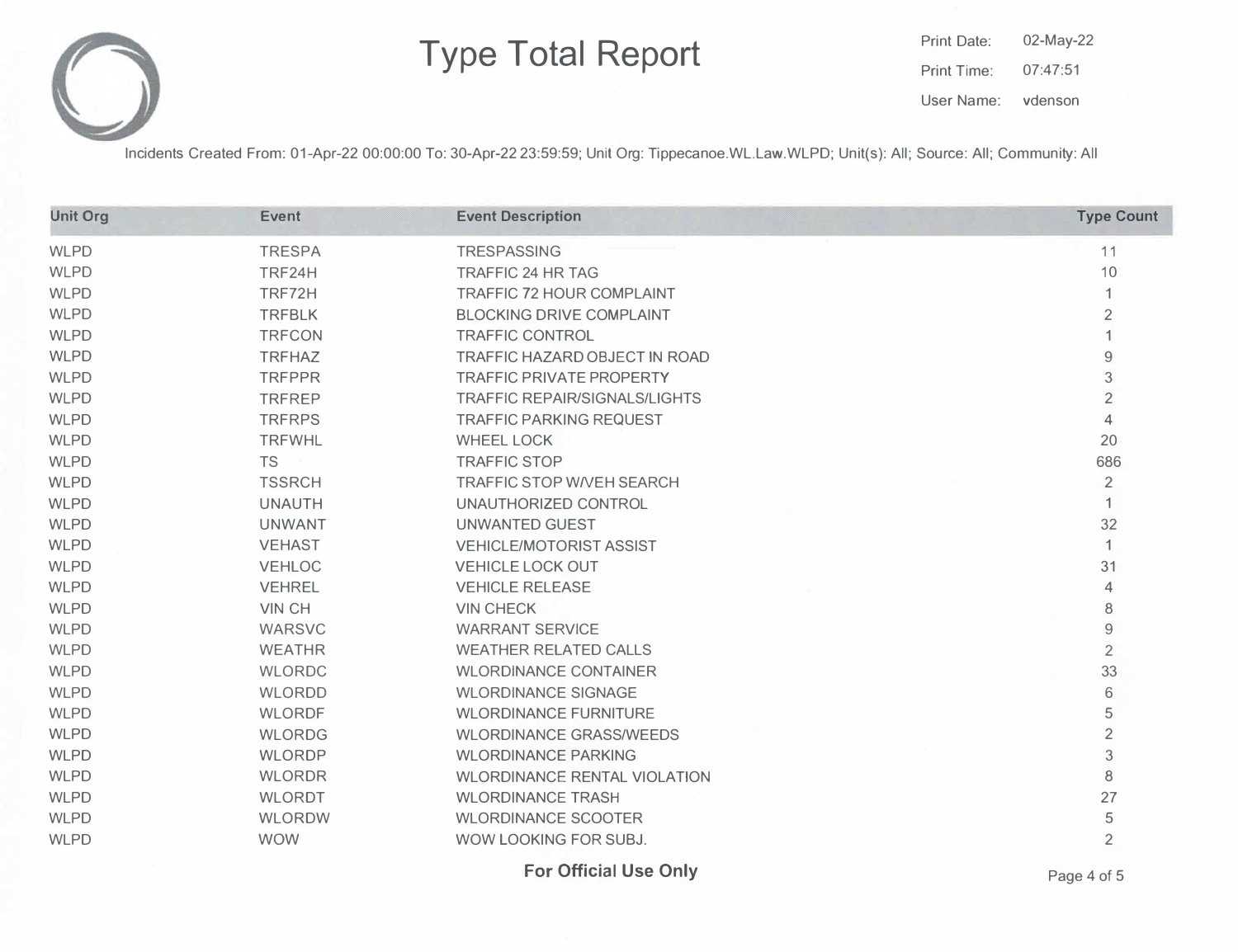

### **Type Total Report** Print Date:

Print Time: 02-May-22 07:47:51 User Name: vdenson

Incidents Created From: 01-Apr-22 00:00:00 To: 30-Apr-22 23:59:59; Unit Org: Tippecanoe.WL.Law.WLPD; Unit(s): All; Source: All; Community: All

| <b>Unit Org</b> | <b>Event</b> | <b>Event Description</b> | <b>Type Count</b>       |
|-----------------|--------------|--------------------------|-------------------------|
|                 |              |                          | Type Count - WLPD: 2349 |

**Total Incidents: 2349**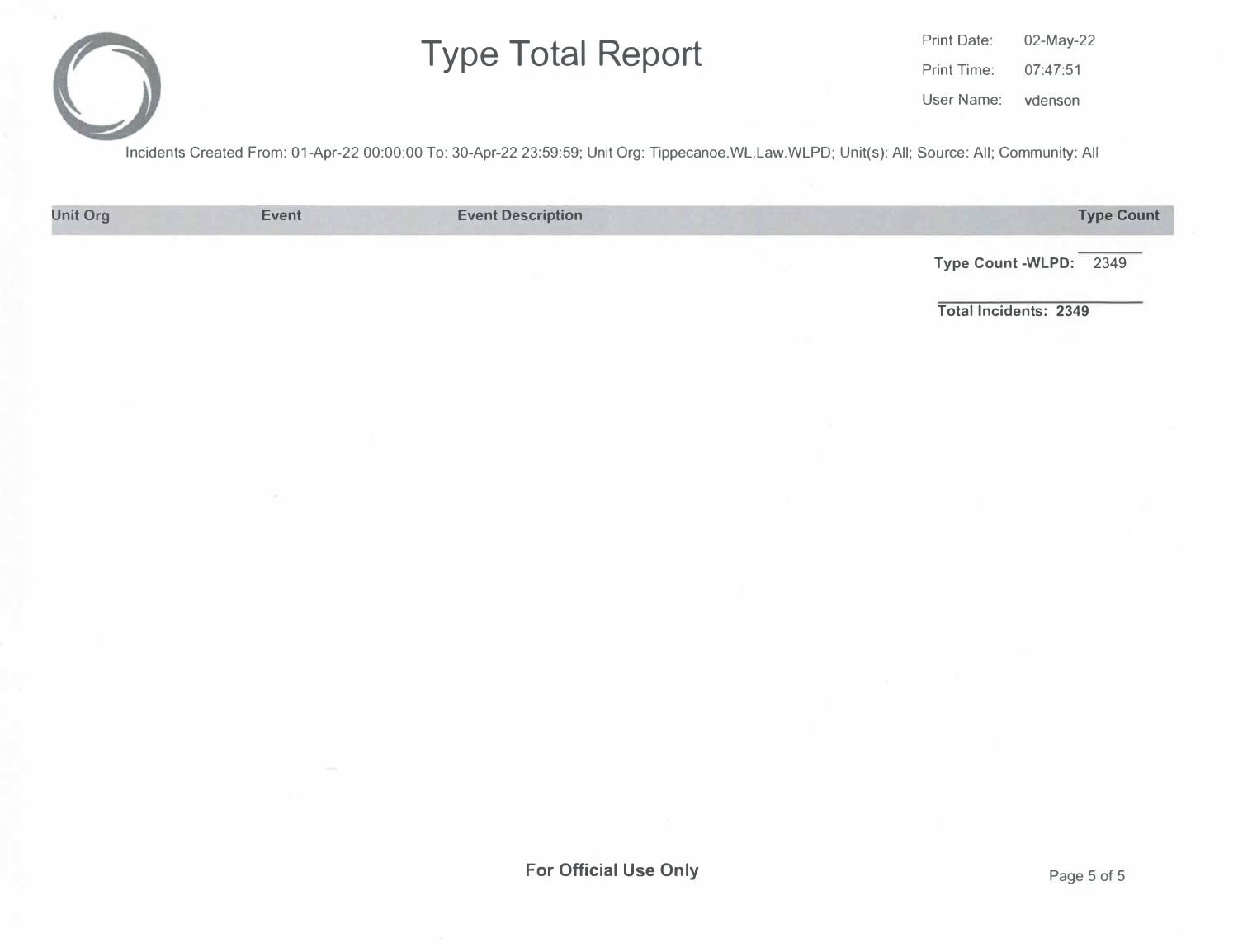

*Neighborhood Resource Team* 

*Apri/2022* 

**Code Enforcement CFS-243** 

**Parking Enforcement Tickets -1126** 

**Animal Control 35 Complaints** 

Wheel locks - 19

**\$46,500.00 (parking revenue)**  **0 sheltered**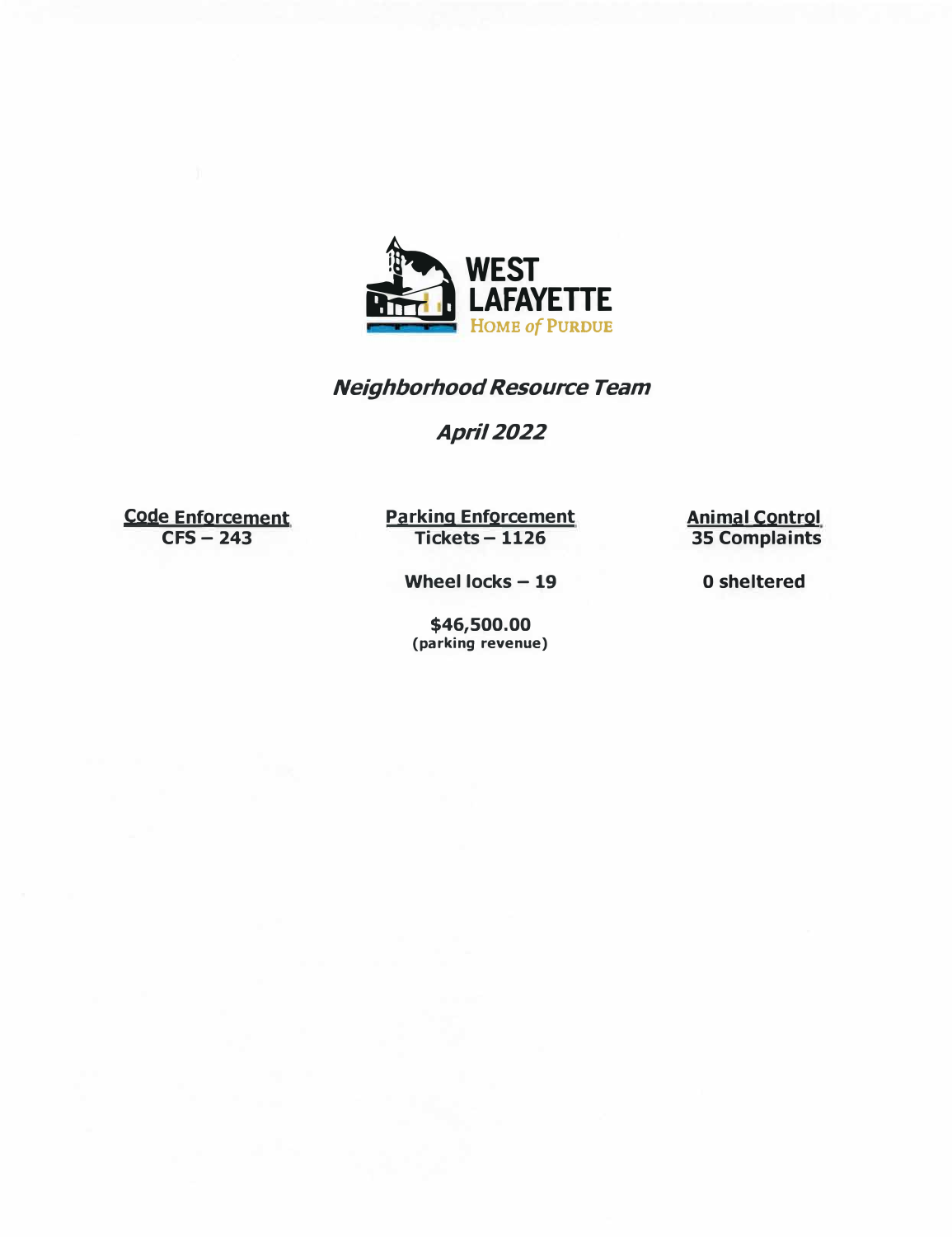|          | <b>DATE</b> | <b>NATURE</b>                                     | <b>LOCATION</b>                                                 |
|----------|-------------|---------------------------------------------------|-----------------------------------------------------------------|
| 1        | 4/1         | <b>WHEEL LOCK</b>                                 | 100 S SALISBURY ST, WEST LAFAYETTE                              |
| 2        | 4/1         | <b>PARKING PROBLEM</b>                            | 100 S CHAUNCEY AVE, WEST LAFAYETTE                              |
| 3        | 4/1         | <b>WLORDINANCE CONTAINER</b>                      | 219 LINCOLN                                                     |
| 4        | 4/1         | <b>WLORDINANCE CONTAINER</b>                      | 200 DEHART                                                      |
| 5        | 4/1         | <b>WLORDINANCE CONTAINER</b>                      | 100 E STADIUM AVE, WEST LAFAYETTE                               |
|          | 4/1         | <b>FOLLOW UP</b>                                  | 2118-632A MCCORMICK RD, WL                                      |
| 6        | 4/1         | <b>PARKING PROBLEM</b>                            |                                                                 |
| 7        | 4/1         |                                                   | 233 LITTLETON ST, WEST LAFAYETTE<br>642 EDEN ST, WEST LAFAYETTE |
| 8        | 4/1         | <b>WLORDINANCE CONTAINER</b><br><b>WHEEL LOCK</b> | 202 PIERCEST, WEST LAFAYETTE                                    |
| 9        | 4/1         |                                                   |                                                                 |
| 10       |             | <b>WLORDINANCE CONTAINER</b>                      | 606 WILSHIRE AVE, WEST LAFAYETTE                                |
| 11       | 4/1         | <b>WLORDINANCE CONTAINER</b>                      | 1001 ELM DR, WEST LAFAYETTE                                     |
| 12       | 4/1         | <b>WLORDINANCE CONTAINER</b>                      | 1720 MAYWOODST, WL                                              |
| 13       | 4/1         | <b>WLORDINANCE CONTAINER</b>                      | 1709 MAYWOOD ST, WL                                             |
| 14       | 4/1         | <b>FOLLOW UP</b>                                  | 906 CARROLTON BLVD, WEST LAFAYETTE                              |
| 15       | 4/1         | <b>WLORDINANCE CONTAINER</b>                      | 1511 N SALISBURYST, WL                                          |
| 16       | 4/4         | <b>WLORDINANCE TRASH</b>                          | 717 N SALISBURY ST, WEST LAFAYETTE                              |
| 17       | 4/4         | ANIMALCOMPLAINT                                   | 1700 NORTHWESTERN AVE, WEST LAFAYETTE                           |
| 18       | 4/4         | <b>ANIMAL COMPLAINT</b>                           | 1500 N SALISBURYST, WEST LAFAYETTE                              |
| 19       | 4/4<br>4/4  | WHEEL LOCK<br>TRAFFIC 24 HR TAG                   | 700 VINEST, WEST LAFAYETTE<br>227 W WOOD ST, WEST LAFAYETTE     |
| 20<br>21 | 4/4         | TRAFFIC 24 HR TAG                                 | 200 MACARTHUR DR S. WEST LAFAYETTE                              |
| 22       | 4/4         | WLORDINANCERENTAL VIOLATION                       | 1124 CHERRY LN                                                  |
| 23       | 4/5         | <b>ANIMALCOMPLAINT</b>                            | 1117 ANTHROP DR APT 11, WEST LAFAYETTE                          |
| 24       | 4/5         | ANIMALCOMPLAINT                                   | 3471 BURNLEY DR, WL                                             |
| 25       | 4/5         | <b>WLORDINANCE TRASH</b>                          | 2634 N SALISBURYST, WEST LAFAYETTE                              |
| 26       | 4/5         | <b>FOLLOW UP</b>                                  | 470 GOOSE CREEK                                                 |
| 27       | 4/5         | <b>PARKING PROBLEM</b>                            | <b>222 N SALISBURY</b>                                          |
| 28       | 4/5         | <b>GRAFFITI</b>                                   | 124 TAPAWINGO DRN APT BLK, WEST LAFAYETTE                       |
| 29       | 4/5         | <b>GRAFFITI</b>                                   | VINE ST/LAWN AVE, WEST LAFAYETTE                                |
| 30       | 4/6         | <b>TRAFFIC 24 HR TAG</b>                          | 2500 COVINGTON ST, WEST LAFAYETTE                               |
| 31       | 4/6         | <b>WLORDINANCE CONTAINER</b>                      | 515 BIG PINE DR, WEST LAFAYETTE                                 |
| 32       | 4/6         | <b>WLORDINANCE CONTAINER</b>                      | 4631 BIG PINE DR, WEST LAFAYETTE                                |
| 33       | 4/6         | <b>WLORDINANCE CONTAINER</b>                      | 563 BIG PINE DR, WEST LAFAYETTE                                 |
| 34       | 4/6         | <b>FOLLOW UP</b>                                  | 470 GOOSE CREEK                                                 |
| 35       | 4/6         | <b>GRAFFITI</b>                                   | VINEST/LAWN AVE, WEST LAFAYETTE                                 |
| 36       | 4/6         | <b>FOLLOW UP</b>                                  | 810 N GRANT                                                     |
| 37       | 4/6         | ORDINANCE VIOLATIONS                              | 2016 N SALISBURY ST, WEST LAFAYETTE                             |
| 38       | 4/6         | <b>WHEEL LOCK</b>                                 | 325 SYLVIA ST, WEST LAFAYETTE                                   |
| 39       | 4/6         | <b>EXPATROL</b>                                   | 320 BROWN ST, WL                                                |
| 40       | 4/6         | <b>WLORDINANCE RENTAL VIOLATION</b>               | 500 CARROLTON BLVD, WEST LAFAYETTE                              |
| 41       | 4/6         | ANIMALCOMPLAINT                                   | 1200 BLOCK CHERRY LANE, WL                                      |
| 42       | 4/6         | <b>WLORDINANCE SIGNAGE</b>                        | SALISBURY & GRANTS STS, WL                                      |
| 43       | 4/6         | ANIMALCOMPLAINT                                   | 1401 MCCORMICK RD, WEST LAFAYETTE                               |
| 44       | 4/6         | <b>ANIMALCOMPLAINT</b>                            | 1400 BLOCK MCCORMICK RD, WL                                     |
| 45       | 4/6         | <b>FOLLOW UP</b>                                  | 2307 CARMEL DR, WEST LAFAYETTE                                  |
| 46       | 4/7         | PAPERWORK DETAILS/COURTWORK                       | 222 N CHAUNCEY AVE, WEST LAFAYETTE                              |
| 47       | 4/7         | PARKING PROBLEM                                   | 122 NORTH ST, WEST LAFAYETTE                                    |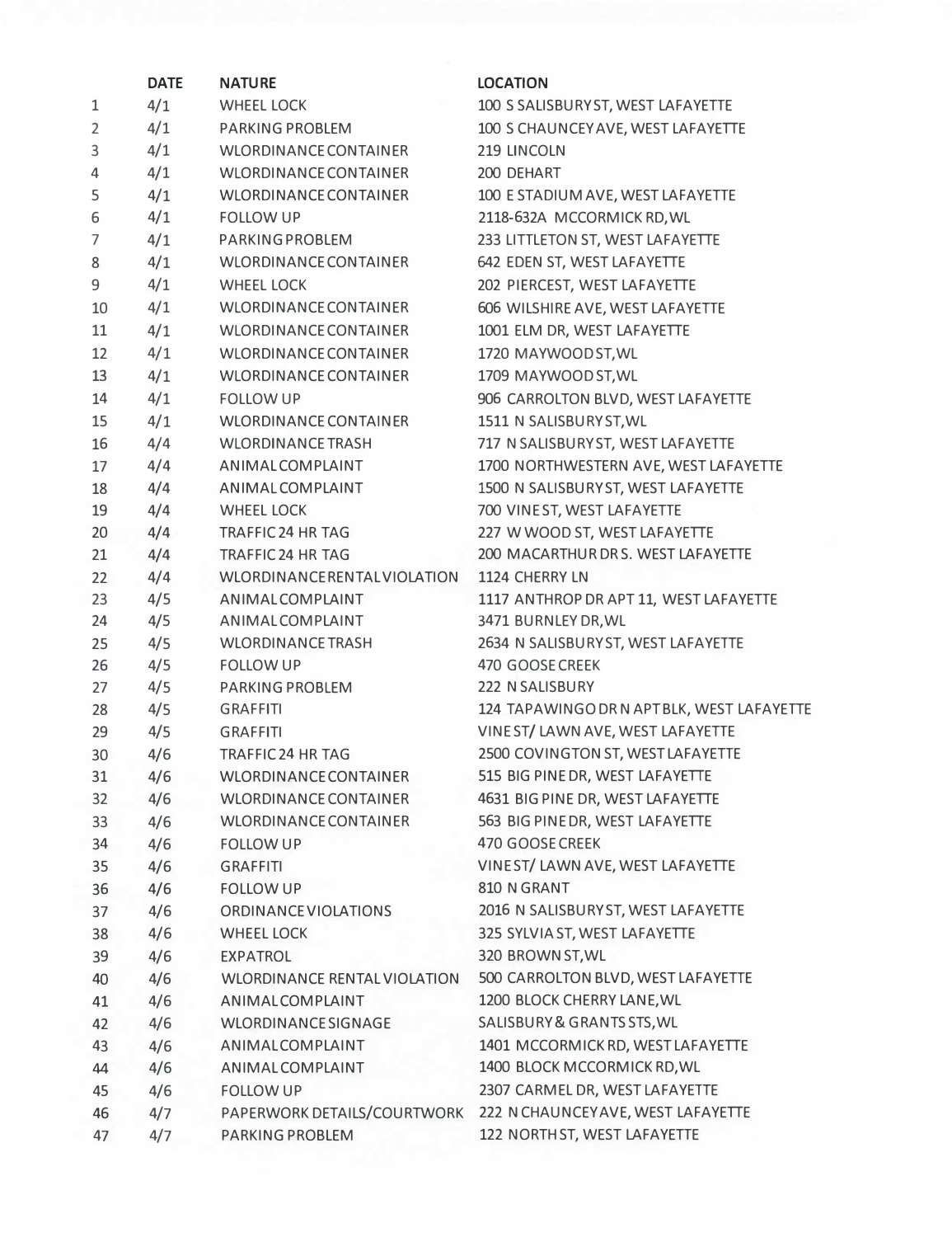| 48 | 4/7  | <b>MISCELLANEOUS</b>               | 504 LAGRANGEST, WEST LAFAYETTE           |
|----|------|------------------------------------|------------------------------------------|
| 49 | 4/7  | ORDINANCE VIOLATIONS               | 504 LAGRANGE                             |
| 50 | 4/7  | <b>WLORDINANCE TRASH</b>           | 2634 N SALISBURY                         |
| 51 | 4/7  | <b>PARKING PROBLEM</b>             | 300 N SALISBURYST, WEST LAFAYETTE        |
| 52 | 4/7  | <b>WLORDINANCE PARKING</b>         | 524 DODGE ST, WEST LAFAYETTE             |
| 53 | 4/7  | ANIMALCOMPLAINT                    | 1200 BLOCK LINDBERG RD, WL               |
| 54 | 4/7  | ANIMALCOMPLAINT                    | 711 W NAVAJO ST, WEST LAFAYETTE          |
| 55 | 4/7  | <b>WLORDINANCE SIGNAGE</b>         | 700 BLOCKS RIVER RD, WL                  |
| 56 | 4/7  | ORDINANCE VIOLATIONS               | 1301 PALMER Drive                        |
| 57 | 4/7  | <b>WLORDINANCE TRASH</b>           | 1305 PALMER                              |
| 58 | 4/8  | <b>PARKING PROBLEM</b>             | 4914 LITTLE PINE                         |
| 59 | 4/8  | <b>WLORDINANCE RENTALVIOLATION</b> | 470 GOOSE CREEK                          |
| 60 | 4/8  | ANIMALCOMPLAINT                    | 1220 MONTGOMERY                          |
| 61 | 4/8  | <b>WLORDINANCE TRASH</b>           | 2600 LISBURY                             |
| 62 | 4/8  | <b>PARKING PROBLEM</b>             | 2500 COVINGTON                           |
| 63 | 4/10 | ANIMALCOMPLAINT                    | 680 VINEST, WEST LAFAYETTE               |
| 64 | 4/11 | <b>WHEEL LOCK</b>                  | 400 MAPLE ST, WEST LAFAYETTE             |
| 65 | 4/11 | WLORDINANCE RENTALVIOLATION        | 1118 MONTGOMERYST, WEST LAFAYETTE        |
| 66 | 4/11 | <b>FOLLOW UP</b>                   | 2500 COVINGTON ST, WEST LAFAYETTE        |
| 67 | 4/11 | <b>WHEEL LOCK</b>                  | 140 S SALISBURYST, WEST LAFAYETTE        |
| 68 | 4/11 | <b>WHEEL LOCK</b>                  | 1300 DISTRICT BLVD, WEST LAFAYETTE       |
| 69 | 4/11 | ANIMALCOMPLAINT                    | N RIVER RD/ HAPPY HOLLOW RD              |
| 70 | 4/11 | TRAFFIC PRIVATE PROPERTY           | 108 S RIVER RD, WEST LAFAYETTE           |
| 71 | 4/11 | WLORDINANCE RENTAL VIOLATION       | 915 GARDEN ST, WEST LAFAYETTE            |
| 72 | 4/12 | <b>WLORDINANCE SCOOTER</b>         | S GRANT ST/HARRISON ST, WEST LAFAYETTE   |
| 73 | 4/12 | ANIMALCOMPLAINT                    | CARBERRY DR, WEST LAFAYETTE              |
| 74 | 4/12 | <b>FOLLOW UP</b>                   | 504 LAGRANGEST, WEST LAFAYETTE           |
| 75 | 4/12 | WLORDINANCE RENTAL VIOLATION       | 320 BROWN #504                           |
| 76 | 4/12 | <b>EXPATROL</b>                    | 124 SUMAC DR, WL                         |
| 77 | 4/12 | <b>EXPATROL</b>                    | 320 BROWN ST, WL                         |
| 78 | 4/12 | WLORDINANCE RENTAL VIOLATION       | 320 BROWN ST APT APT 521, WEST LAFAYETTE |
| 79 | 4/12 | ORDINANCE VIOLATIONS               | 2016 N SALISBURY ST, WEST LAFAYETTE      |
| 80 | 4/12 | <b>PARKING PROBLEM</b>             | 4942 LITTLE PINE DR                      |
| 81 | 4/12 | ANIMALCOMPLAINT                    | 1200 MCCORMICK RD, WEST LAFAYETTE        |
| 82 | 4/12 | <b>DEPTINFO</b>                    | 605 ISAIAH ST, WEST LAFAYETTE            |
| 83 | 4/12 | <b>FOLLOW UP</b>                   | 717 N SALISBURYST, WEST LAFAYETTE        |
| 84 | 4/12 | TRAFFIC 24 HR TAG                  | 227 W WOOD ST, WEST LAFAYETTE            |
| 85 | 4/13 | <b>WHEEL LOCK</b>                  | 100 W FOWLER AVE, WEST LAFAYETTE         |
| 86 | 4/13 | TRAFFIC 72 HOUR COMPLAINT          | 101 LINDA LN, WEST LAFAYETTE             |
| 87 | 4/13 | <b>TRAFFICPARKING REQUEST</b>      | 100 PIERCE ST, WEST LAFAYETTE            |
| 88 | 4/13 | <b>WHEEL LOCK</b>                  | 253 SHEETZ ST, WEST LAFAYETTE            |
| 89 | 4/13 | NOISE COMPLAINTS                   | 352 E STATE ST, WEST LAFAYETTE           |
| 90 | 4/13 | <b>PARKING PROBLEM</b>             | PARAMOUNT/SAGAMORE                       |
| 91 | 4/13 | <b>EXPATROL</b>                    | 320 BROWN ST, WL                         |
| 92 | 4/13 | <b>EXPATROL</b>                    | 360 BROWN ST, WL                         |
| 93 | 4/13 | WLORDINANCE CONTAINER              | 1019 MARWYCK                             |
| 94 | 4/13 | <b>WLORDINANCE CONTAINER</b>       | 3151 HUMBOLDT                            |
| 95 | 4/13 | <b>WLORDINANCE CONTAINER</b>       | 330 W LUTZ ST, WL                        |
|    |      |                                    |                                          |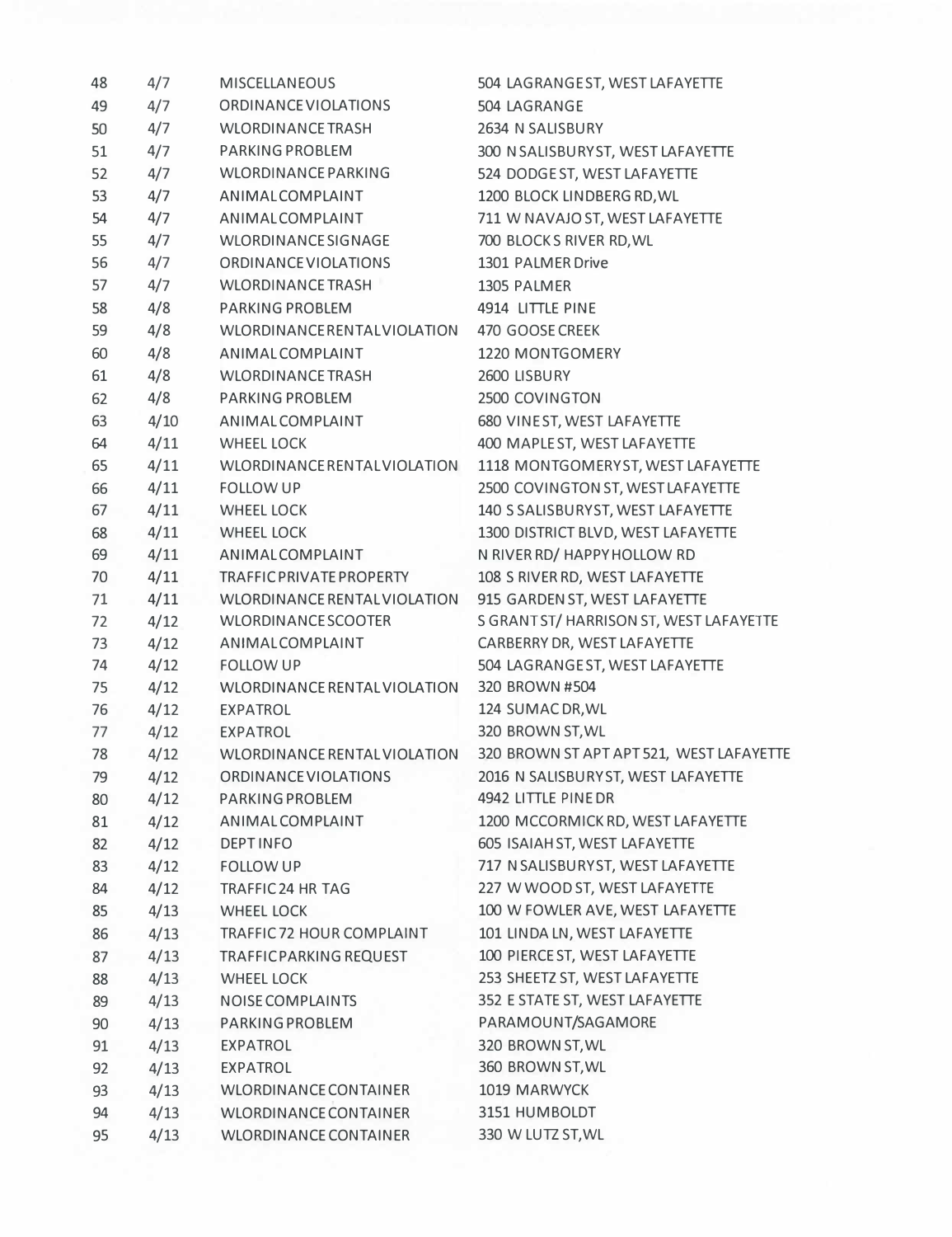| 96         | 4/13 | <b>WLORDINANCE FURNITURE</b> | 106 WIGGINS ST, WL                       |
|------------|------|------------------------------|------------------------------------------|
| 97         | 4/13 | ANIMALCOMPLAINT              | 1400 BLOCK CHERRY LN, WL                 |
| 98         | 4/13 | <b>PARKING PROBLEM</b>       | 1126 MONTGOMERY                          |
| 99         | 4/14 | <b>WHEEL LOCK</b>            | 400 S CHAUNCEY AVE, WEST LAFAYETTE       |
| 100        | 4/14 | WLORDINANCE SCOOTER          | AIRPORT/231                              |
| 101        | 4/14 | <b>FOLLOW UP</b>             | 1126 MONTGOMERY                          |
| 102        | 4/14 | WLORDINANCE CONTAINER        | 2925 MANCHESTER                          |
| 103        | 4/14 | WLORDINANCE CONTAINER        | 112 MYRTLE                               |
| 104        | 4/14 | <b>PARKING PROBLEM</b>       | 122 NORTH                                |
| 105        | 4/14 | <b>FOLLOW UP</b>             | 3471 BURNLEY DR, WL                      |
| 106        | 4/14 | <b>ANIMALCOMPLAINT</b>       | 1200 BLOCK MCCORMICK RD, WL              |
| 107        | 4/14 | WLORDINANCE SCOOTER          | UNIVERSITY & STATE STS, WL               |
| 108        | 4/14 | <b>WLORDINANCE TRASH</b>     | 339 SYLVIA STS, WL                       |
| 109        | 4/14 | <b>PARKING PROBLEM</b>       | 308 NORTH ST, WL                         |
| 110        | 4/14 | ANIMAL COMPLAINT             | 1220 MONTGOMERY                          |
| 111        | 4/14 | <b>WLORDINANCE SCOOTER</b>   | VINE & LAWN STS, WL                      |
| 112        | 4/14 | <b>EXPATROL</b>              | 602 OAKLN                                |
| 113        | 4/18 | <b>WLORDINANCE TRASH</b>     | 910 ROSE ST, WEST LAFAYETTE              |
| 114        | 4/18 | WLORDINANCE CONTAINER        | <b>920 ROSE</b>                          |
| 115        | 4/18 | ORDINANCE VIOLATIONS         | 2622 COVINGTON                           |
| 116        | 4/18 | ORDINANCE VIOLATIONS         | 711 W NAVAJO                             |
| 117        | 4/18 | <b>FOLLOW UP</b>             | 1220 MONTGOMERYST, WL                    |
| 118        | 4/18 | ANIMALCOMPLAINT              | 711 W NAVAJO DR, WL                      |
|            | 4/18 | <b>PARKING PROBLEM</b>       | 235 LITTLETON                            |
| 119<br>120 | 4/18 | ANIMALCOMPLAINT              | 1000 BLOCK CUMBERLAND AVE, WL            |
| 121        | 4/18 | ANIMALCOMPLAINT              | 2200 BLOCK N SALISBURY ST, WL            |
| 122        | 4/18 | PARKING PROBLEM              | 105 W NAVAJO DR, WL                      |
|            | 4/18 | <b>WLORDINANCE TRASH</b>     |                                          |
| 123        |      |                              | 2200 BLOCK N SALISBURY ST, WL            |
| 124        | 4/19 | WLORDINANCE GRASS/WEEDS      | SHERIDAN RD/ LINDBERG RD, WEST LAFAYETTE |
| 125        | 4/19 | <b>WHEEL LOCK</b>            | 900 1ST ST, WEST LAFAYETTE               |
| 126        | 4/19 | <b>FOLLOW UP</b>             | 320 BROWN #705                           |
| 127        | 4/19 | <b>WLORDINANCE TRASH</b>     | 835 ROSE                                 |
| 128        | 4/19 | <b>FOLLOW UP</b>             | 717 N SALISBURY ST, WL                   |
| 129        | 4/19 | <b>FOLLOW UP</b>             | 1126 MONTGOMERY                          |
| 130        | 4/19 | <b>FOLLOW UP</b>             | 711 W NAVAJO DR, WL                      |
| 131        | 4/19 | <b>MISCELLANEOUS</b>         | 111 N 4TH ST, LAFAYETTE                  |
| 132        | 4/19 | PARKING PROBLEM              | 101 LINDA LN, WEST LAFAYETTE             |
| 133        | 4/19 | <b>WLORDINANCE TRASH</b>     | 2111 MCCORMICK RD                        |
| 134        | 4/19 | <b>FOLLOW UP</b>             | 504 LAGRANGE                             |
| 135        | 4/19 | WLORDINANCE RENTAL VIOLATION | 900 ROBINSON ST, WEST LAFAYETTE          |
| 136        | 4/19 | WLORDINANCE SIGNAGE          | <b>CUMBERLAND &amp; KENT AVE, WL</b>     |
| 137        | 4/19 | WLORDINANCE SCOOTER          | N SALISBURY & KINGSTON STS, WL           |
| 138        | 4/20 | <b>WLORDINANCE SIGNAGE</b>   | NORTHWESTERN/WINDSOR                     |
| 139        | 4/20 | <b>WLORDINANCE TRASH</b>     | 400 W STADIUM                            |
| 140        | 4/20 | <b>WLORDINANCE CONTAINER</b> | 219 W LUTZ AVE, WEST LAFAYETTE           |
| 141        | 4/20 | PARKING PROBLEM              | 1700 LINDBERG RD, WEST LAFAYETTE         |
| 142        | 4/20 | PARKING PROBLEM              | 122 NORTH                                |
| 143        | 4/20 | TRAFFIC 24 HR TAG            | 900 5TH ST, WEST LAFAYETTE               |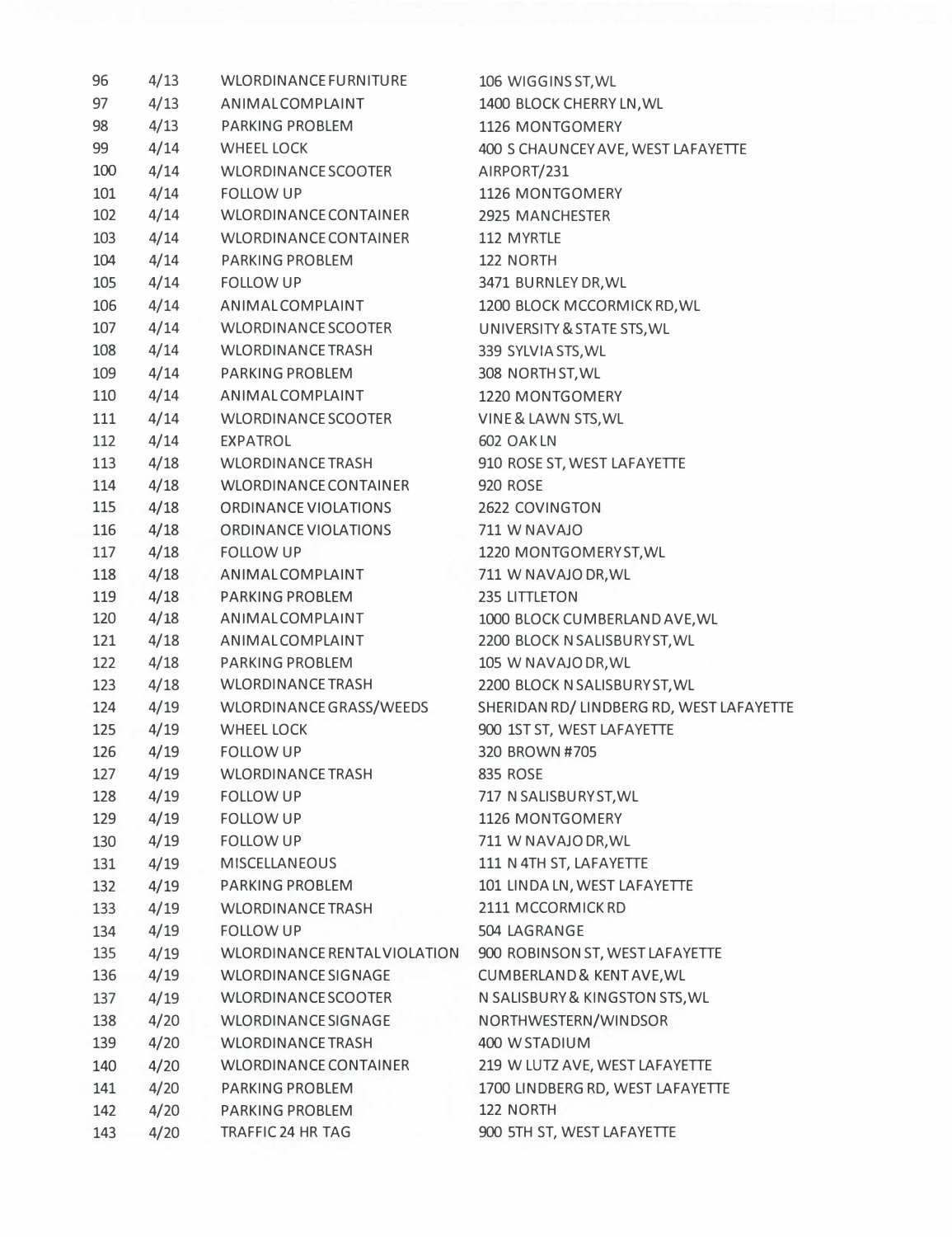| 144 | 4/20 | <b>TRAFFIC 24 HR TAG</b>        | 100 S MACARTHUR DR, WEST LAFAYETTE                                   |
|-----|------|---------------------------------|----------------------------------------------------------------------|
| 145 | 4/20 | ANIMALCOMPLAINT                 | 1000 BLOCK KALBERER RD, WL                                           |
| 146 | 4/20 | ORDINANCE VIOLATIONS            | 247 E SUNSET LN, WEST LAFAYETTE                                      |
| 147 | 4/20 | ANIMALCOMPLAINT                 | 3407 WYNDHAM WAY, WL                                                 |
| 148 | 4/20 | ANIMALCOMPLAINT                 | 6026 FLINTLOCK DR, BATTLE GROUND                                     |
| 149 | 4/20 | <b>WLORDINANCE SIGNAGE</b>      | NORTHWESTERN & CUMBERLAND AVES, WL                                   |
| 150 | 4/21 | TRAFFIC 24 HR TAG               | 1748 NORTHWESTERN AVE, WEST LAFAYETTE                                |
| 151 | 4/21 | PAPERWORK DETAILS/COURTWORK     | 222 N CHAUNCEY AVE, WEST LAFAYETTE                                   |
| 152 | 4/21 | <b>FOLLOW UP</b>                | 247 E SUNSETLN, WEST LAFAYETTE                                       |
| 153 | 4/21 | TRAFFICHAZARD OBJECT IN ROAD    | 202 NORTHWESTERN AVE, WEST LAFAYETTE                                 |
| 154 | 4/21 | TRAFFIC 24 HR TAG               | 318 WALDRON ST, WEST LAFAYETTE                                       |
| 155 | 4/21 | WLORDINANCE GRASS/WEEDS         | 1134 ANTHROP DR WEST LAFAYETTE                                       |
| 156 | 4/21 | TRAFFIC PARKING REQUEST         | 1300 DISTRICT BLVD, WEST LAFAYETTE                                   |
| 157 | 4/21 | <b>FOLLOW UP</b>                |                                                                      |
| 158 | 4/21 |                                 | 320 BROWN ST APT 704, WEST LAFAYETTE<br>124 SUMAC DR, WEST LAFAYETTE |
|     |      | EXPATROL                        |                                                                      |
| 159 | 4/21 | <b>GRAFFITI</b>                 | 475 BROWN ST, WEST LAFAYETTE                                         |
| 160 | 4/21 | <b>GRAFFITI</b>                 | 400 BROWN ST, WEST LAFAYETTE                                         |
| 161 | 4/21 | WLORDINANCE CONTAINER           | 200 QUINCYST, WEST LAFAYETTE                                         |
| 162 | 4/21 | <b>WHEEL LOCK</b>               | 1228 W STATE ST, WEST LAFAYETTE                                      |
| 163 | 4/21 | <b>WLORDINANCE CONTAINER</b>    | 2821 ASHLAND ST, WEST LAFAYETTE                                      |
| 164 | 4/21 | WLORDINANCE CONTAINER           | 2706 HENDERSON ST, WEST LAFAYETTE                                    |
| 165 | 4/21 | <b>ORDINANCEVIOLATIONS</b>      | 711 W NAVAJO                                                         |
| 166 | 4/22 | ANIMALCOMPLAINT                 | 1510 N GRANTST, WEST LAFAYETTE                                       |
| 167 | 4/22 | <b>WLORDINANCE TRASH</b>        | 226 W LUTZ AVE, WEST LAFAYETTE                                       |
| 168 | 4/22 | <b>WLORDINANCE TRASH</b>        | 312 W OAK ST, WEST LAFAYETTE                                         |
| 169 | 4/22 | <b>PARKING PROBLEM</b>          | 101 MYTRLE                                                           |
| 170 | 4/22 | ANIMALCOMPLAINT                 | 2118 MCCORMICK RD, WEST LAFAYETTE                                    |
| 171 | 4/22 | WLORDINANCEPARKING              | 1310 NORTHWESTERN AVE, WEST LAFAYETTE                                |
| 172 | 4/22 | WLORDINANCE CONTAINER           | 1607 N GRANTST, WL                                                   |
| 173 | 4/22 | WLORDINANCECONTAINER            | 106 MERIDIAN ST, WL                                                  |
| 174 | 4/22 | WLORDINANCE CONTAINER           | 1400 N SALISBURY ST, WL                                              |
| 175 | 4/22 | ORDINANCE VIOLATIONS            | 105 E COLUMBIA                                                       |
| 176 | 4/22 | <b>GRAFFITI</b>                 | 212 BROWN ST                                                         |
| 177 | 4/22 | <b>FOLLOW UP</b>                | 320 BROWN #705                                                       |
| 178 | 4/22 | <b>WLORDINANCE CONTAINER</b>    | <b>910 ROSE</b>                                                      |
| 179 | 4/22 | <b>WLORDINANCE TRASH</b>        | 218 OAK LN, WEST LAFAYETTE                                           |
| 180 | 4/25 | <b>BLOCKING DRIVE COMPLAINT</b> | 100 S CHAUNCEY AVE, WEST LAFAYETTE                                   |
| 181 | 4/25 | <b>WHEEL LOCK</b>               | 100 PIERCE ST, WEST LAFAYETTE                                        |
| 182 | 4/25 | <b>WLORDINANCE TRASH</b>        | 226 W LUTZ AVE, WEST LAFAYETTE                                       |
| 183 | 4/25 | <b>WHEEL LOCK</b>               | 400 W WOOD ST, WEST LAFAYETTE                                        |
| 184 | 4/25 | <b>WLORDINANCETRASH</b>         | 400 NORTHWESTERN AVE, WEST LAFAYETTE                                 |
| 185 | 4/25 | <b>WLORDINANCE TRASH</b>        | 345 SYLVIA                                                           |
| 186 | 4/25 | <b>WLORDINANCE TRASH</b>        | 472 N SALISBURY ST, WEST LAFAYETTE                                   |
| 187 | 4/25 | <b>WLORDINANCE TRASH</b>        | 506 W STADIUM AVE, WEST LAFAYETTE                                    |
| 188 | 4/25 | <b>WLORDINANCE TRASH</b>        | 249 S CHAUNCEY AVE, WEST LAFAYETTE                                   |
| 189 | 4/25 | <b>WLORDINANCE TRASH</b>        | 360 N SALISBURY ST, WEST LAFAYETTE                                   |
| 190 | 4/25 | <b>WLORDINANCETRASH</b>         | 411 N SALISBURY ST, WEST LAFAYETTE                                   |
| 191 | 4/25 | <b>WLORDINANCE TRASH</b>        | 414 N SALISBURY ST, WEST LAFAYETTE                                   |
|     |      |                                 |                                                                      |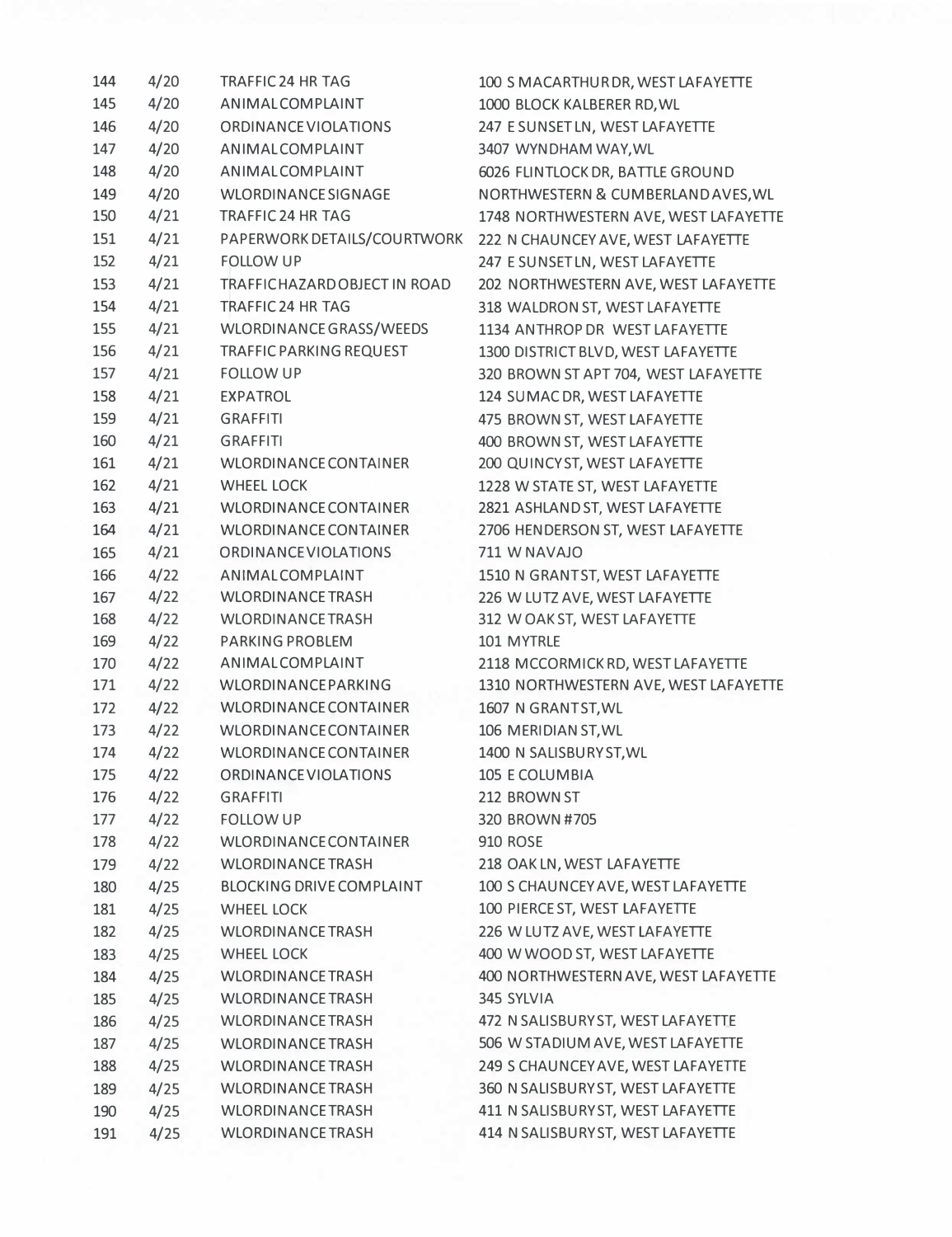| 192 | 4/25 | <b>WLORDINANCE TRASH</b>     | 341 NORTHWESTERN AVE, WEST LAFAYETTE          |
|-----|------|------------------------------|-----------------------------------------------|
| 193 | 4/25 | <b>WLORDINANCE TRASH</b>     | 435 N CHAUNCEY AVE, WEST LAFAYETTE            |
| 194 | 4/25 | <b>WLORDINANCE PARKING</b>   | 214 W LUTZ AVE, WEST LAFAYETTE                |
| 195 | 4/25 | <b>FOLLOW UP</b>             | 101 LINDA LN, WEST LAFAYETTE                  |
| 196 | 4/25 | <b>WHEEL LOCK</b>            | 330 W LUTZ AVE, WEST LAFAYETTE                |
| 197 | 4/25 | TRAFFIC 24 HR TAG            | 207 E NAVAJO ST, WEST LAFAYETTE               |
| 198 | 4/26 | ANIMALCOMPLAINT              | 3553 BETHEL DR, WEST LAFAYETTE                |
| 199 | 4/26 | <b>WLORDINANCETRASH</b>      | 913 LAGRANGEST, WEST LAFAYETTE                |
| 200 | 4/26 | PARKING PROBLEM              | 122 NORTHST, WEST LAFAYETTE                   |
| 201 | 4/26 | TRAFFIC 24 HR TAG            | 417 WALDRON ST, WEST LAFAYETTE                |
| 202 | 4/26 | <b>WLORDINANCE TRASH</b>     | 1301 PALMER                                   |
| 203 | 4/26 | <b>FOLLOW UP</b>             | 1126 MONTGOMERY                               |
| 204 | 4/26 | <b>WLORDINANCE FURNITURE</b> | 172 LITTLETON ST, WEST LAFAYETTE              |
| 205 | 4/27 | TRAFFIC PRIVATE PROPERTY     | 307 SAGAMORE PKWYWAPT STE 400, WEST LAFAYETTE |
| 206 | 4/27 | <b>FOLLOW UP</b>             | 101 LINDA LANE                                |
| 207 | 4/27 | <b>FOLLOW UP</b>             | 2622 COVINGTON                                |
| 208 | 4/27 | ANIMALCOMPLAINT              | 500 S RIVER RD, WEST LAFAYETTE                |
| 209 | 4/27 | TRAFFIC PRIVATE PROPERTY     | 102 N CHAUNCEY AVE, WEST LAFAYETTE            |
| 210 | 4/27 | <b>PARKING PROBLEM</b>       | 200 SOUTH ST, WEST LAFAYETTE                  |
| 211 | 4/27 | <b>WHEEL LOCK</b>            | 344 VINEST, WEST LAFAYETTE                    |
| 212 | 4/27 | <b>WLORDINANCE FURNITURE</b> | 172 LITTLETON ST, WL                          |
| 213 | 4/27 | <b>FOLLOW UP</b>             | 2340-C YEAGER RD, WL                          |
| 214 | 4/27 | <b>WHEEL LOCK</b>            | 730 BEXLEY RD, WEST LAFAYETTE                 |
| 215 | 4/27 | <b>EXPATROL</b>              | 320 BROWN ST, WEST LAFAYETTE                  |
| 216 | 4/27 | <b>EXPATROL</b>              | 249 S CHAUNCEYAVE, WL                         |
| 217 | 4/27 | <b>WLORDINANCE SIGNAGE</b>   | NORTHWESTERN & CUMBERLAND AVES, WL            |
| 218 | 4/27 | <b>WHEEL LOCK</b>            | 201 WALDRON ST, WEST LAFAYETTE                |
| 219 | 4/28 | ANIMALCOMPLAINT              | GARDEN ST/ LINDBERG RD, WEST LAFAYETTE        |
| 220 | 4/28 | TRAFFIC PARKING REQUEST      | 900 5TH ST, WEST LAFAYETTE                    |
| 221 | 4/28 | <b>FOLLOW UP</b>             | 307 SAGOMORE                                  |
| 222 | 4/28 | WLORDINANCE CONTAINER        | 2840 BARLOW                                   |
| 223 | 4/28 | <b>WLORDINANCE CONTAINER</b> | 2701 HENDERSON                                |
| 224 | 4/28 | <b>WLORDINANCE CONTAINER</b> | 2801 HENDERSON                                |
| 225 | 4/28 | <b>WLORDINANCE CONTAINER</b> | 2909 HENDERSON                                |
| 226 | 4/28 | TRAFFIC PARKING REQUEST      | DISTRICT BLVD/FOUNDRYDR, WEST LAFAYETTE       |
| 227 | 4/28 | <b>FOLLOW UP</b>             | 320 BROWN ST APT 705, WEST LAFAYETTE          |
| 228 | 4/28 | ANIMALCOMPLAINT              | 1016 LINDBERG RD, WL                          |
| 229 | 4/28 | <b>ANIMALCOMPLAINT</b>       | 2000 BLOCK N SALISBURY ST, WL                 |
| 230 | 4/28 | ANIMALCOMPLAINT              | 1300 BLOCK CHERRY LN, WL                      |
| 231 | 4/28 | ANIMALCOMPLAINT              | 1400 BLOCK CHERRY LN, WL                      |
| 232 | 4/29 | WHEEL LOCK                   | 100 SOUTH ST, WEST LAFAYETTE                  |
|     |      | WLORDINANCE CONTAINER        | 112 SHARON RD, WEST LAFAYETTE                 |
| 233 | 4/29 |                              |                                               |
| 234 | 4/29 | <b>WLORDINANCE CONTAINER</b> | 335 SHARON RD, WEST LAFAYETTE                 |
| 235 | 4/29 | TOW/PRIVATE PROPERTY         | 900 5TH ST, WEST LAFAYETTE                    |
| 236 | 4/29 | ANIMALCOMPLAINT              | 1969 INDIAN TRAILDR, WEST LAFAYETTE           |
| 237 | 4/29 | ANIMALCOMPLAINT              | 600 CUMBERLAND AVE, WEST LAFAYETTE            |
| 238 | 4/29 | PARKING PROBLEM              | 1126 MONTGOMERY ST, WEST LAFAYETTE            |
| 239 | 4/29 | WLORDINANCEFURNITURE         | 400 W STADIUM AVE, WL                         |